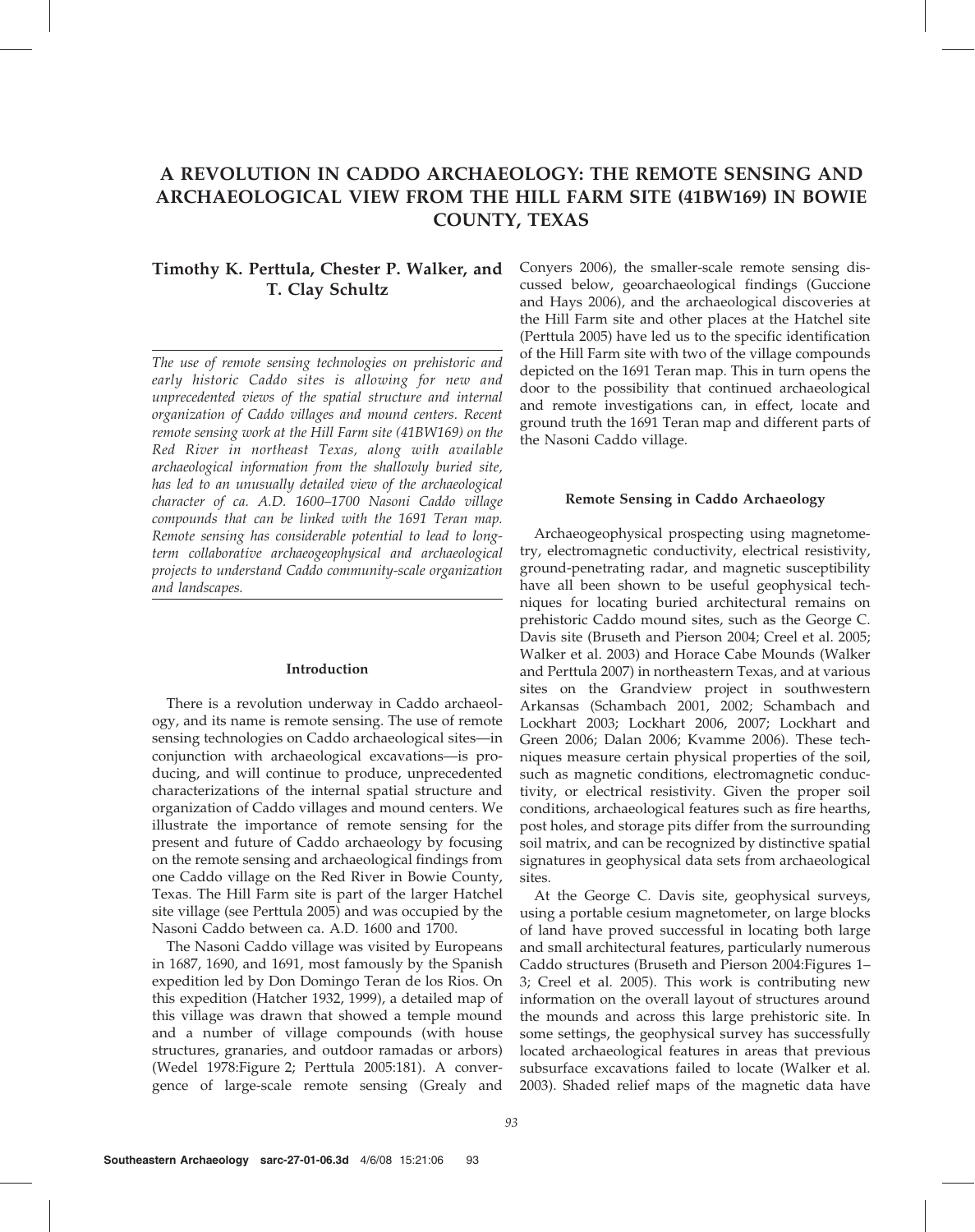## SOUTHEASTERN ARCHAEOLOGY 27(1) SUMMER 2008



Figure 1. Detail of a 1691 Nasoni Caddo farmstead compound. (From 1691 don Domingo Teran de los Rios map, Center for American History, University of Texas at Austin.)

also identified a number of unique architectural forms at the site, such as the so-called Button Houses (Creel et al. 2005), that can be compared to the architectural plans of the more than 50 previously excavated structures at the George C. Davis site (see Newell and Krieger 1949; Story 1997, 2000). These geophysical examples of Caddo structures are 10–15 m diameter



Figure 2. Areas A and B at the Hill Farm site (41BW169) in the larger Nasoni Caddo Hatchel site village.



Figure 3. Ceramic sherd densities in Area A, Hill Farm site (41BW169).

circular structures with four internal magnetic returns that are spatially patterned on the interior of the structure to encircle a central hearth; these no doubt represent large post hole features (support posts) or interior pits. The magnetometer data from the Mound B area at George C. Davis are providing new information about the construction phases of the mound. These data have detected a trench of some kind or a small mound of earth that apparently served to anchor the mound to a specific place on the ground. The remote sensing work has also identified a second ramp on the southern flanks of the mound (Schultz et al. 2004).

On the Grandview project, the Arkansas Archeological Survey used a variety of geophysical surveying equipment to measure magnetic susceptibility, gradiometry, electrical resistance, and electromagnetic conductivity of key areas at Caddo mound and nonmound settlements, and achieved impressive results. The geophysical surveying has detected the locations of burned Caddo houses, fireplaces or hearths within the houses, burial pits, nonburial pits of various sizes and shapes, stockade lines around the Tom Jones mound (3HE40) (Lockhart 2007), and possible paths across the sites (Schambach 2001, 2002; Lockhart and Green 2006). Ground-truthing excavations of several of the subsurface anomalies identified in the Grandview geophysical survey have been successful in identifying archaeological features, including burned houses with ''heaps of fired daub up to a meter deep in places, pieces of carbonized logs, and a floor laden with ash and domestic debris'' (Schambach 2001:10). Other excavations exposed clay-lined hearths, and lines of post holes, while excavations placed over ''reasonably clear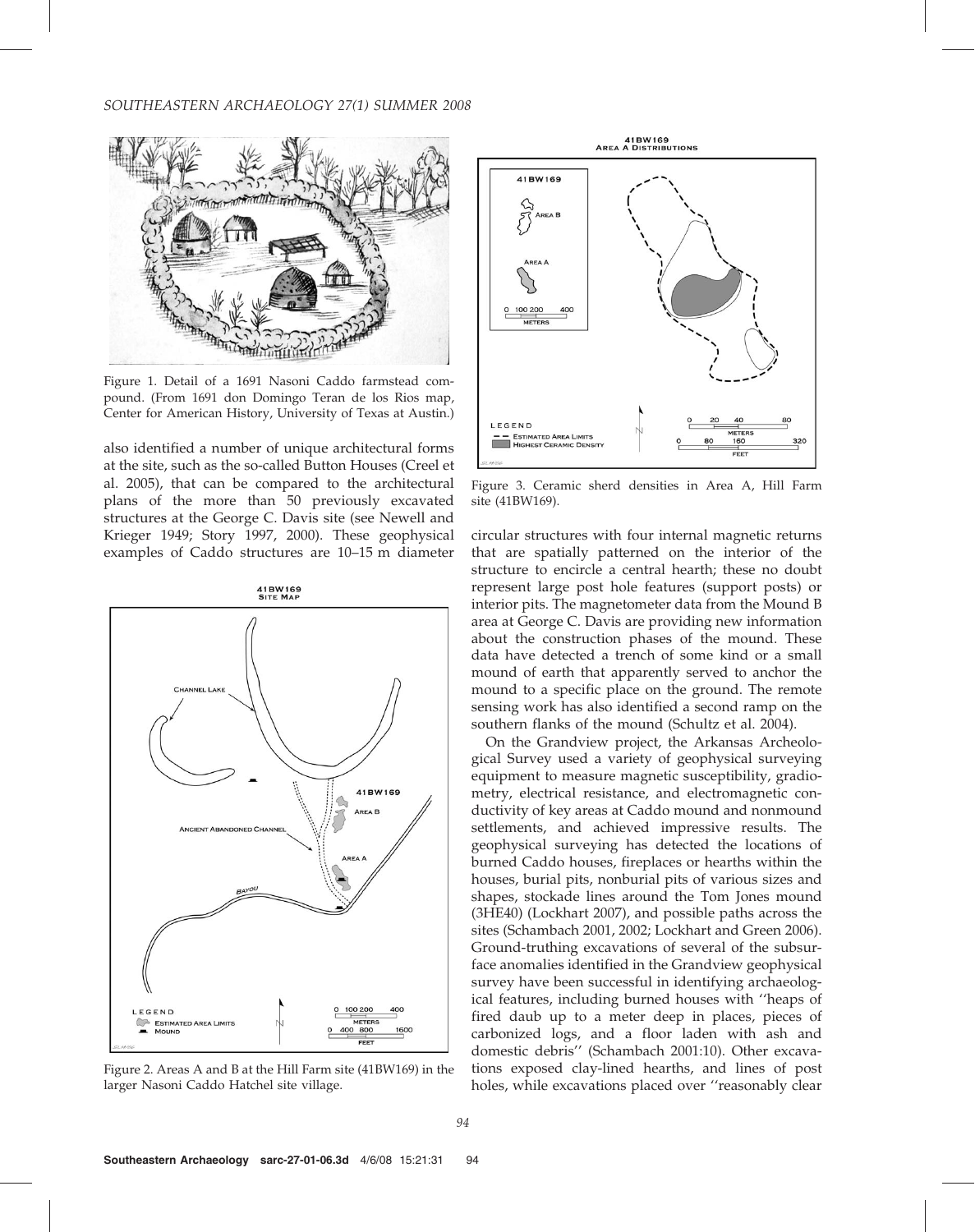images [from the remote sensing] of house remains netted . . . the archaeological remains of four houses'' (Schambach 2001:10).

# The Archaeology of the Hill Farm Site within the Larger Hatchel Site Village

Before discussing the remote sensing findings and our interpretation of them, we review what is known about the archaeology of the Hill Farm site. The site is only one part of the much larger Hatchel site village occupied by the Nasoni Caddo from the eleventh to the eighteenth century (Perttula 2005). The village was apparently comprised of a number of farmstead compounds spread out over many acres, with domestic structures, granaries, arbors, and ramadas (Figure 1). The farmstead compounds may have been separated by compound fences (Perttula 2005:192 and Figure 7; see also Williams 1993:Figure 15d) or dividers of trees and bushes. The Hill Farm site has two areas, Areas A and B, with substantial archaeological deposits in both (Figure 2).

The first archaeological investigations at the Hill Farm part of the Hatchel village was completed by the Works Progress Administration (WPA) and the University of Texas at Austin in 1939 (TARL n.d.a). The work was on a small Caddo mound, 21 m in diameter and 0.9 m high, which is 915 m southeast of the main platform mound at the Hatchel site and 610 m southeast of WPA excavations in Village Plot 1 (Perttula 2005).

The mound (Mound 2) is in Area A at the Hill Farm site; its exact location is currently unknown. Three other small mounds (0.6–0.9 m in height) were nearby. Just east of Mound 2 was a borrow pit of unspecified size (TARL n.d.a).

The WPA excavations in Mound 2 were in two blocks at the northern and southern parts of the mound. The northern strip covered  $150 \text{ ft}^2$  and the southern excavation was 900  $ft^2$  in size. These excavations disclosed that the mound was constructed in one episode of a brown clay fill that was 0.9 m thick. It was probably constructed to bury a structure or important public building, although the details of this building are not known. The mound fill was placed atop a 25 cm thick habitation and midden deposit of Late Caddo Texarkana phase age (ca. A.D. 1400–1700). No structural features or post holes were recorded in these submound deposits.

A single extended burial (Burial 1) was excavated in the southern Mound 2 strip. This adult burial originated at the top of the habitation/midden deposits—prior to mound construction—and the grave pit reached to 1.37 m below surface (bs). No funerary offerings were

Table 1. Tempering of Ceramic Sherds at the Hill Farm Site.

| Area           | Grog<br>(%) | Grog-<br>Bone (%) | Grog-<br>Hematite (%) | Bone<br>$($ %) | Shell<br>$($ %) |
|----------------|-------------|-------------------|-----------------------|----------------|-----------------|
| А              | $96.0*$     | 1.3               | 2.7                   | 0.0            | 0.0             |
| $\overline{B}$ | 89.0        | 71                | 1.1                   | 0.5            | 1.6             |

placed with this Caddo individual. There were seven sherds, including a vessel lug, in the burial pit fill.

Only 324 artifacts were recovered in the Mound 2 WPA excavations (none of the archaeological deposits were screened during the WPA work). This included 212 ceramic vessel sherds, one celt, 25 pieces of lithic debris, 71 animal bones, and 15 pieces of freshwater mussel shell.

In the 1950s, according to records on file at the Texas Archeological Research Laboratory, University of Texas, two avocational archaeologists (R. King Harris, from Dallas, Texas, and Pete Miroir, from Texarkana, Texas) conducted excavations in what appears to have been Area B at the Hill Farm site. They apparently encountered several Caddo burials and very large post holes from a large structure. No more details on this work are available, unfortunately.

More recently, Gilmore and McCormick (1980:Table 4) reported that an unknown number of Caddo burials had been looted at the Hill Farm site in the 1970s. Their location within the site is also unknown.

In 2005, renewed archaeological investigations at the Hill Farm site were completed as part of the Bowie County Levee Realignment project sponsored by the Tulsa District of the U.S. Army Corps of Engineers. During this work (Sundermeyer et al. 2006), 78 shovel tests were excavated in Area A (27 of which contained prehistoric archaeological materials), with another 127 shovel tests (51 contained prehistoric archaeological remains) in Area B. Additionally, a magnetometer survey was completed in both Area A  $(6,000 \text{ m}^2, \text{ca. } 1.5)$ acres) and Area B  $(3,600 \text{ m}^2, 0.9 \text{ acres})$  by Walker and Schultz (2006). It is the findings from both the shovel testing and the remote sensing that we discuss in the remainder of this article.

The Hill Farm site contains exceptionally wellpreserved and buried Late Caddo Texarkana phase (ca. A.D. 1400–1700, Perttula 2005:Table 1) archaeological deposits. The archaeological materials are incorporated in Red River alluvial sediments of the abandoned and recently defined Cemetery Meander (Guccione and Hays 2006). These deposits apparently began to accumulate sometime after ca. A.D. 1240.

The site lies on sandy loam point bar alluvial deposits adjacent to an ancient abandoned channel of the Red River (see Figure 2). The archaeological deposits are marked by numerous structures of varying sizes, pit features, midden deposits, at least one constructed earthen mound (Mound 2 at Hatchel) and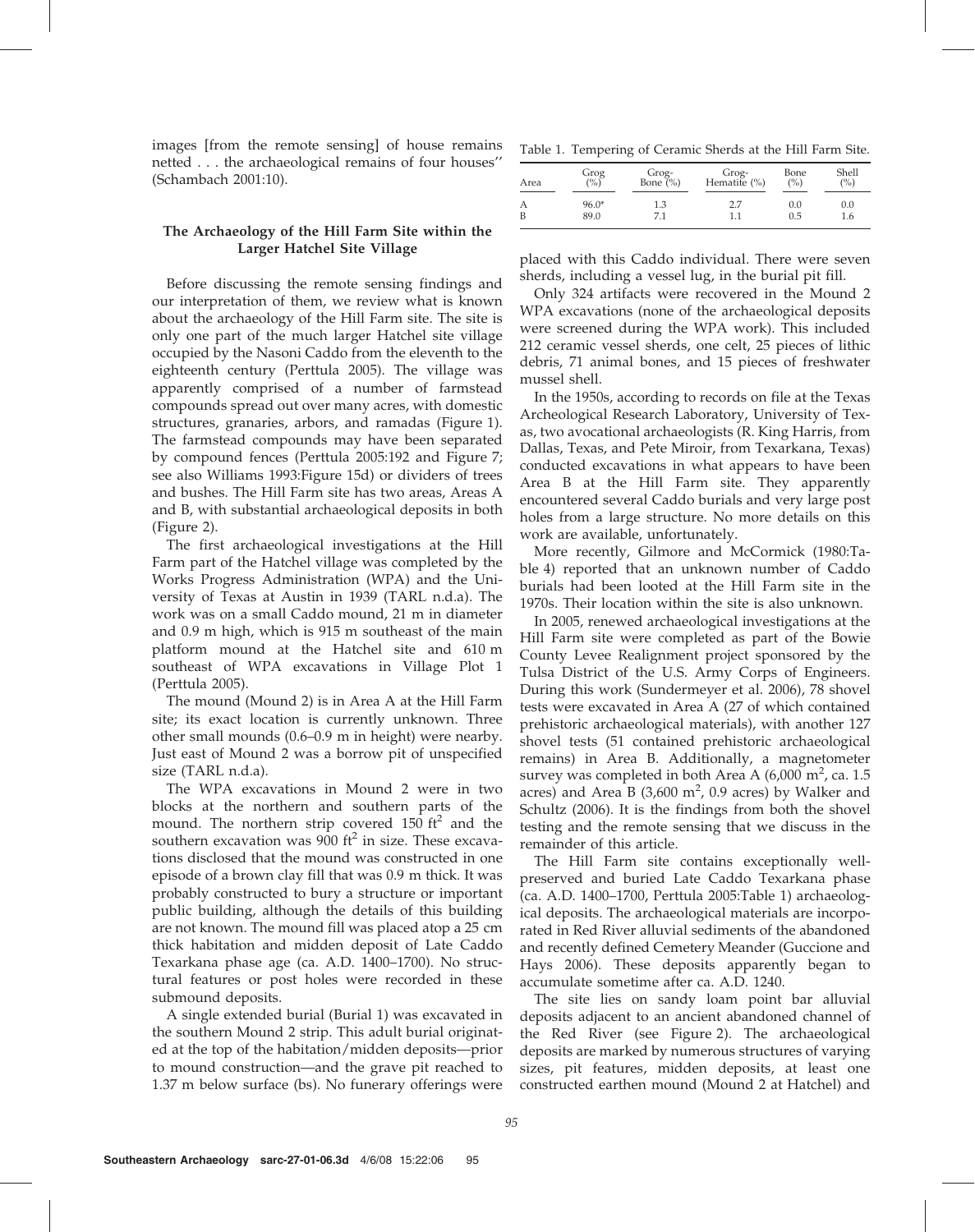

Figure 4. Ceramic sherd densities in Area B, Hill Farm site (41BW169).

as many as three other small mounds, a borrow pit, and one extended burial.

The recent shovel testing reported by Sundermeyer et al. (2006) identified two distinct areas (A and B) at the Hill Farm site. Area B, the northern area, covers approximately 13,000  $m^2$  (3.2 acres), while the southern part of the site (Area A) is about 11,000  $m^2$  (2.7 acres) in size. The two different site areas are about 160 m apart. Archaeological materials occur to depths of 80– 100 cm bs. The vast majority of these remains are buried, coming primarily from 20–80 cm bs.

There are two concentrations of ceramic vessel sherds in Area A, with one large and heavy-density cluster covering ca. 2,400  $m^2$  in the center of this village locality (Figure 3). A much smaller and lighter scatter of sherds is ca. 15–30 m south of the principal sherd concentration.

In Area B, there are 4–5 distinct concentrations of ceramic vessel sherds (Figure 4). These concentrations are 15–40 m apart from each other within this village area, and most of them are situated in the southern part of Area B.

# Ceramics from Areas A and B and the Dating of the Hill Farm Site

A relatively large assemblage of ceramic sherds ( $n =$ 360), considering the limited amount of archaeological work that has been done there, has been recovered

Table 2. Firing of Ceramic Sherds at the Hill Farm Site.

| Area | $R(\%)$ | $R$ -OA $(\% )$ | $OXID$ $(\% )$ | INC-OXID $(\% )$ |
|------|---------|-----------------|----------------|------------------|
| А    | $41.5*$ | 33.6            | 12.3           | 12.3             |
| B    | 29.3    | 36.6            | 16.4           | 17.8             |

Note:  $R =$  reducing environment;  $R-OA =$  reducing environment but cooled in the open air;  $OXID = oxidizing environment; INC-OXID = incompletely$ oxidized during firing.

from both areas at the Hill Farm site by Sundermeyer et al. (2006), 82 sherds from Area A and 278 from Area B. The sherd density is 3.57 sherds per shovel test in Area A, about 30 sherds per  $m^2$ . The highest density is in the central part of the alluvial landform. In this area, most of the sherds come from 20–60 cm bs, but they did extend to 60–80 cm in depth. In Area B, the sherd density is a very high 8.42 in those shovel tests that contained sherds (ca. 70 sherds per  $m<sup>2</sup>$ ), and they are concentrated in at least four parts of the site (see Figure 4). The sherds appear to be particularly widespread in the southern part of the latter area. The sherds in this area are primarily from 40–60 cm and 60– 80 cm bs, indicating that the assemblage comes mostly from a buried archeological deposit.

Approximately 89–96 percent of the sherds are from vessels tempered with grog, 1.3–7.1 percent are grogbone-tempered, and 1.1–2.7 percent are grog-hematitetempered (Table 1). In Area B, 0.5 percent are bonetempered, and 1.6 percent are shell-tempered. Shelltempered vessels are absent in Area A but present in some quantity at nearby 41BW716 (Sundermeyer et al. 2006). The presence of shell tempering in any amount suggests a very late use of Area B (i.e., after A.D. 1650, see Perttula 1992:125).

The sherds are from vessels that have been primarily fired and cooled in a low oxygen or reducing environment (29.3–41.5%); followed by those fired in an reducing environment, then cooled in the open air (33.6–36.6%) (Table 2). Oxidized sherds account for 12.3–16.4 percent of the sample, followed by those that come from incompletely oxidized vessels (12.3–17.8%). The similarities in the use of tempers and in the way in which the ceramic vessels were fired suggest that the pottery sherd assemblage from the two areas is part of the same seventeenth-century Caddo ceramic tradition.

Fine wares are equally common in both site areas, especially with respect to the engraved fine wares (39.1% in Area A and 38.8% in Area B) (Table 3). Trailed decorated sherds are more abundant in Area A  $(26.1\%)$  than they area in Area B  $(17.5\%)$ , but this difference may be a product of low decorated sherd sample sizes as well as slightly different ages for the Caddo occupations at the Hill Farm site. Red-slipped sherds (6.3%) are only present in Area B (Table 3). Utility ware decorated sherds are equally well represented in Area A (34.8%) and Area B (37.1%) at the site.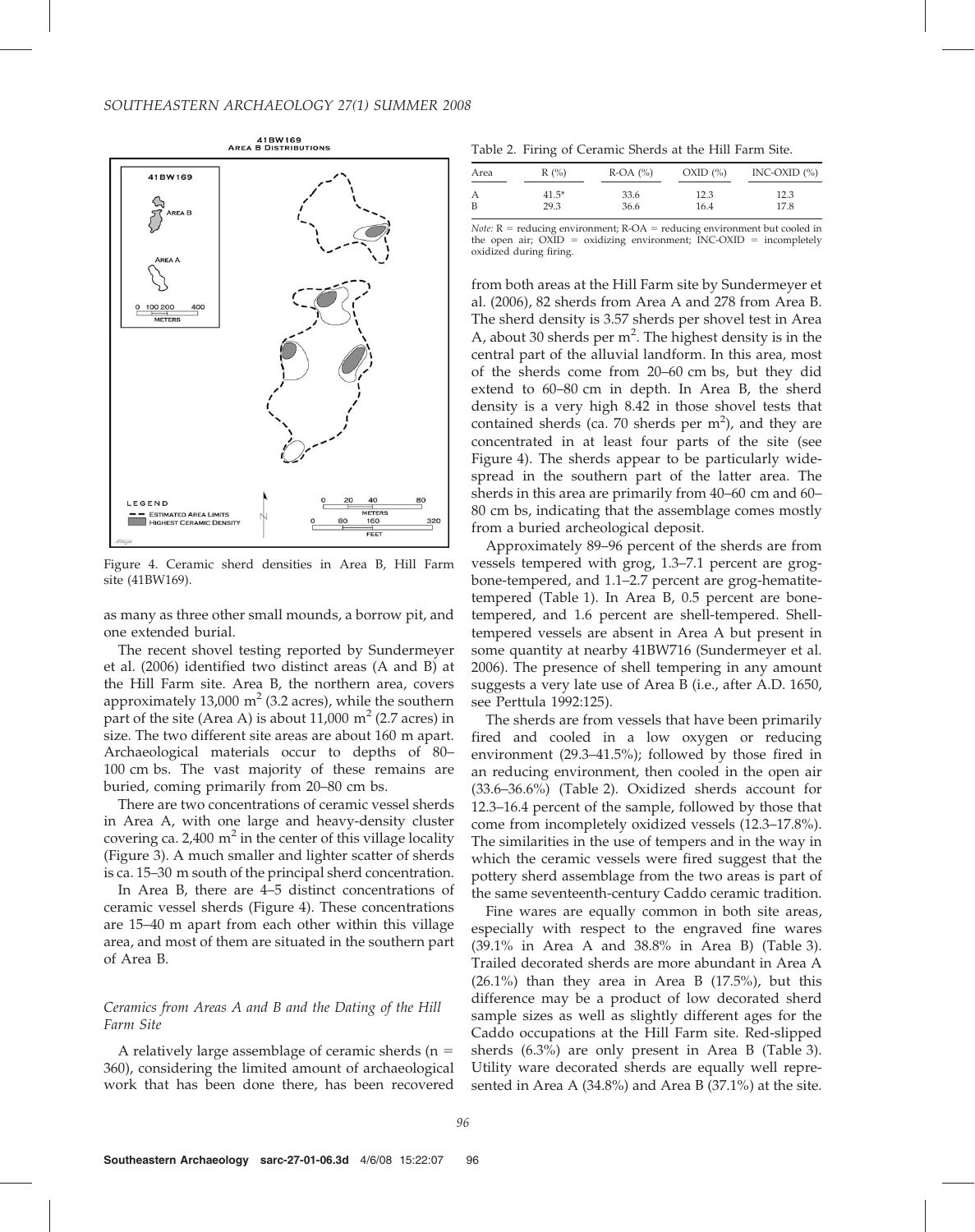| Site Sherds.                |                |                |  |
|-----------------------------|----------------|----------------|--|
| Method                      | Area A         | Area B         |  |
| Fine wares                  |                |                |  |
| Trailed                     | 6              | 14             |  |
| Engraved                    | 9              | 31             |  |
| Red-slipped                 |                | 5              |  |
| Utility wares               |                |                |  |
| <b>Incised</b>              | 3              | 13             |  |
| <b>Brushed</b>              | $\overline{2}$ | 7              |  |
| Brushed-Incised             |                |                |  |
| Punctated                   | 1              | 5              |  |
| Neck Banded                 | 1              | 2              |  |
| Appliqued                   | 1              | $\overline{2}$ |  |
| Plain/decorated sherd ratio | 2.57           | 2.48           |  |

Table 3. Decorative Methods Represented in the Hill Farm Table 4. Identified Caddo Pottery Types at the Hill Farm Site.

|                         | Number of Sherds |                |  |
|-------------------------|------------------|----------------|--|
| Pottery Type            | Area A           | Area B         |  |
| Fine wares              |                  |                |  |
| Keno Trailed            | 6                | 11             |  |
| Simms Engraved          |                  |                |  |
| Glassell Engraved       |                  | 11             |  |
| Simms or Avery Engraved |                  | 5              |  |
| Hodges Engraved         |                  | 13             |  |
| Utility wares           |                  |                |  |
| McKinney Plain          |                  | $\overline{2}$ |  |
| Karnack Brushed-Incised | 3                | 9              |  |
| Nash Neck Banded        |                  | 2              |  |
| Foster Trailed-Incised  |                  | 3              |  |

The more distinctive decorated sherds from Area A and B are listed in Table 4. Keno Trailed and Karnack Brushed-Incised sherds are the predominant typed sherds in Area A, and these are also common decorated wares in Area B, along with sherds from Hodges Engraved, Glassell Engraved, and Simms/Avery Engraved vessels. The presence of sherds from utility wares McKinney Plain, Nash Neck Banded, and Karnack Brushed-Incised and fine wares of Simms Engraved, Hodges Engraved, and Keno Trailed (see Suhm and Jelks [1962] for information on defined Caddo pottery types) in both Areas A and B indicates that the Caddo occupation in both parts of the Hill Farm site took place after ca. A.D. 1600, possibly as late as ca. A.D. 1650–1700 (see Perttula 2005:194; Schambach and Miller 1984) during the late Texarkana phase. This further indicates that the Caddo residential occupation at the Hill Farm site is contemporaneous with much of the occupied village areas at the nearby Hatchel site (Perttula 2005), the upper mound stages in the Hatchel temple mound (Hamilton 1972), as well as the late burial interments at the Hatchel and Moores sites (cf. Creel 1991; Perttula 1992). These other contexts have Simms Engraved, Hodges Engraved, Keno Trailed, Foster Trailed-Incised, Nash Neck Banded, and McKinney Plain vessels and vessel sherds. The decorated ceramics probably also suggest that the mound at the Hill Farm site (also known as Mound 2 at the nearby Hatchel site; see Perttula [2005], and in the northern part of Area A) was constructed and used during this time (when residential population was the highest here), contemporaneous with the construction and use of the large temple mound at the Hatchel site during its final mound stages (Floors A–D).

### Faunal Remains

Faunal remains and mussel shell fragments are abundant in the habitation deposits in both Area A (178 bones and 14 mussel shell pieces) and Area B (362 animal bones and 67 pieces of freshwater mussel shell). There are several large clusters of faunal remains within Areas A and B, probably marking trash/midden deposits and/or house areas. In Area A, the largest area of animal bones is north of the main ceramic sherd concentration; within it are two more discrete faunal remains clusters (Figure 5; see also Figure 3). There are four faunal remains clusters in Area B (Figure 6). Three of these four clusters clearly overlap with ceramic sherd concentrations (see Figure 4). The identifiable animal species present in the faunal remains include white-tailed deer, a large canid, turkey, squirrel, cottontail rabbit, box turtle, catfish, and gar. Both riverine and wooded habitats were apparently exploited by the Caddo living in this part of the Hatchel village.

#### Remote Sensing Investigations at the Hill Farm Site

In May 2005, a magnetometer survey was conducted by Walker and Schultz (2006) as part of the Bowie County Levee Realignment project. The purpose of the survey was to attempt to locate anomalies that may represent potential archaeological features at the Hill Farm site (41BW169) and Cabe Mounds (41BW14). The remote sensing survey was done using a Geometrics portable G858 cesium sensor magnetometer and a G-856 proton magnetometer base station.

### Archaeogeophysical Methods

For the remote sensing effort, the Hill Farm site was divided into two areas of high artifact recovery, Area A and Area B (Figure 7). Magnetometer data in both areas were collected in adjacent  $20 \times 20$  m blocks that were oriented north-south. The hand-held counterbalanced staff was used with two sensors spaced 50 cm apart. The center of the hand-held staff was carried along the survey line, allowing for each sensor to extend 25 cm on either side. Survey lines were spaced at 1 m intervals with data collected on a 0.1 second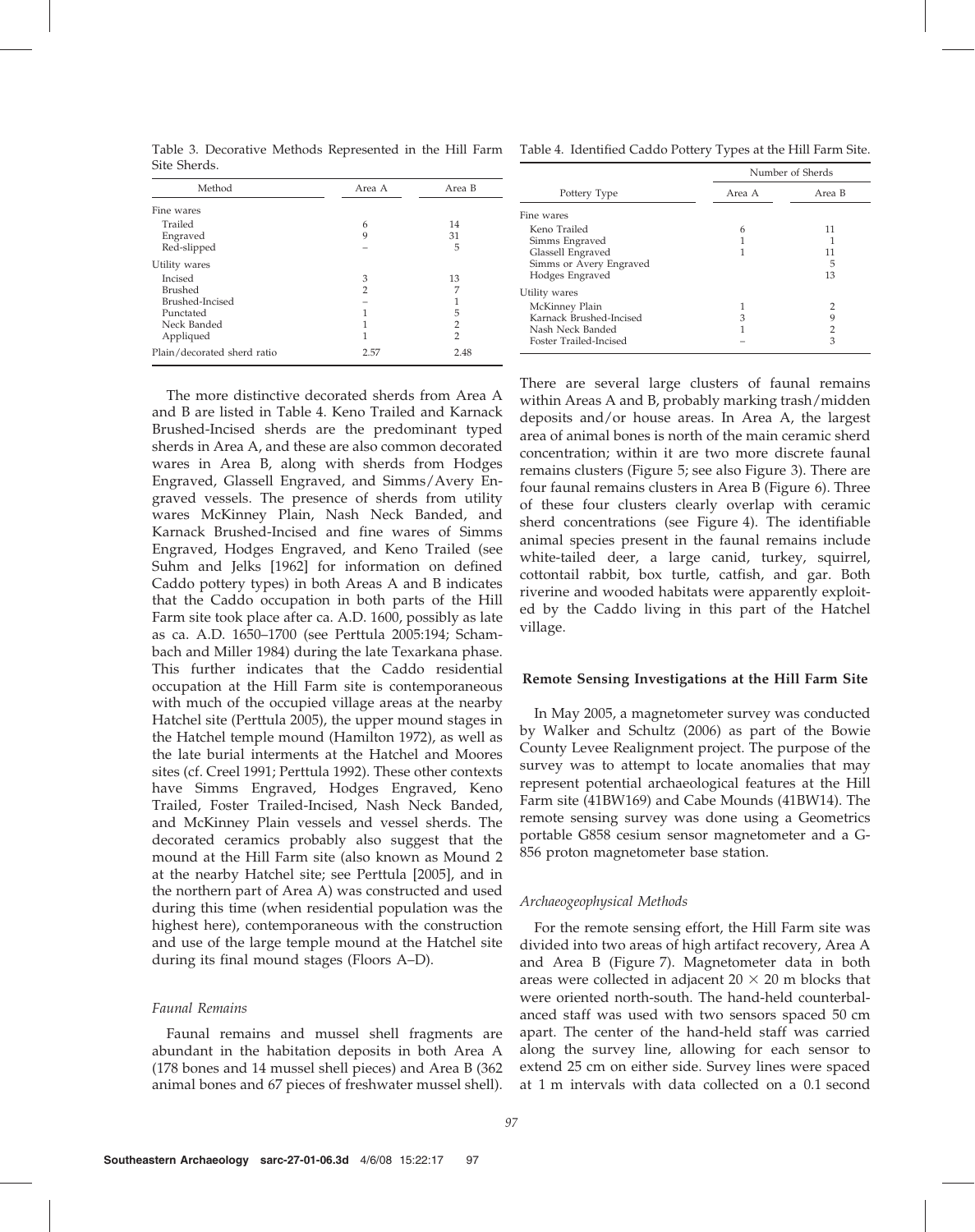# SOUTHEASTERN ARCHAEOLOGY 27(1) SUMMER 2008

| Area | Feature/Anomaly | Diameter (m)                    | Interpretation                               |
|------|-----------------|---------------------------------|----------------------------------------------|
| А    |                 |                                 |                                              |
|      | 1               | $11 - 12$                       | Circular Caddo structure                     |
|      | 1.1             |                                 | Central hearth of Feature 1                  |
|      | 2               | 15                              | Circular Caddo structure                     |
|      | 2.1             |                                 | Central hearth                               |
|      | 3               | 7                               | Possible granary structure                   |
|      | 4               | $14.5 - 17.5$                   | Circular Caddo structure                     |
|      | 4.1             |                                 | Central hearth                               |
|      | 5               | 12                              | Circular Caddo structure                     |
|      | 6               | 10                              | Circular Caddo structure                     |
|      | 6.1             |                                 | Central hearth                               |
|      | 7               | 8                               | Circular Caddo structure                     |
|      | 7.1             |                                 | Central hearth                               |
|      | 8               | 10                              | Possible Caddo structure                     |
|      | 8.1             |                                 | Possible hearth                              |
|      | 13              | 8                               | Possible Caddo structure                     |
| B    |                 |                                 |                                              |
|      | 9               | 10                              | Circular Caddo structure                     |
|      | 9.1             |                                 | Hearth                                       |
|      | 10              | $21 \text{ m}$ long, 3.7 m wide | Possible compound fence/divider or enclosure |
|      | 11              | 10                              | Circular Caddo structure                     |
|      | 11.1            | $1 - 2$                         | Central hearth                               |
|      | 12              | 32 m long, 5.2 m wide           | Possible compound fence/divider or enclosure |

interval, thus collecting approximately 10 readings per m. A G-856 proton magnetometer base station was used off site to collect data at 10 second intervals in order to record the observed diurnal variation. The diurnal variation, which is the natural and normal changes in the earth's magnetic field, was used to correct the survey data to lessen the effects of these ambient magnetic oscillations, thus allowing the cesium sensors to record the subtle magnetic variations associated with the prehistoric archaeological deposits at the Hill Farm site.

Collected remote sensing data were downloaded using MagMap 2000. With MagMap 2000, the base





station diurnal correction was applied to the files, and grid coordinates were assigned to each collection block. The magnetometer data were imported into Archaeo-Surveyor 2.0 and a composite map of the data was created, combining the individual grids into a master grid.

A destripping filter was run on the remote sensing data to equalize the underlying differences between

41BW169<br>AREA B DISTRIBUTIONS 41BW169  $0 100 200$ METERS LEGEND ETERS -- ESTIMATED AREA LIMITS<br>HIGHEST ANIMAL BONE DENSITY  $160$ 320 --<br>----Figure 6. Animal bone densities in Area B at the Hill Farm site (41BW169).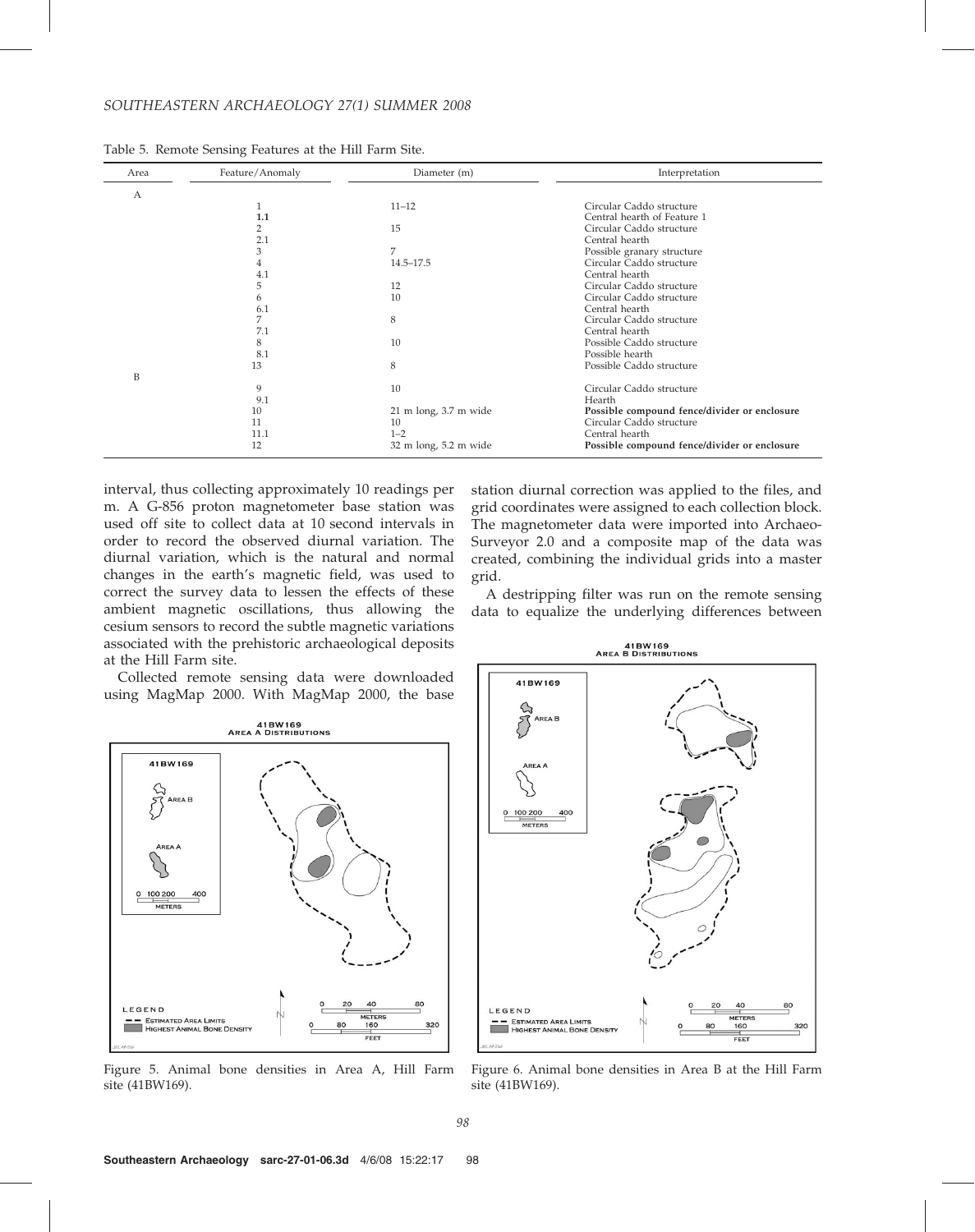

Figure 7. Magnetometer collection area locations at the Hill Farm site (41BW169).

grids caused by instrument drift, inconsistencies during setup, delays between surveying adjacent grids, or variations in the base histogram of the readings for each grid. The median of each traverse is effectively zeroed by subtracted its value from all readings along the traverse. Data were then clipped to  $\pm$  10 nT (nanoTeslas). Clipping replaces all values outside a specified minimum and maximum range. This process is used to remove extreme data point values and aids in normalizing the histogram of the data. Archaeological details are subtle, and having a normal distribution of remote sensing data allows the fine detail to show through with clarity. Finally, the data were interpolated along both the x and y axes.

### Remote Sensing Results from the Hill Farm Site (41BW169)

A total of 24 20  $\times$  20 m remote sensing blocks were collected at the Hill Farm site: 15 blocks in Area A and nine blocks in Area B (see Figure 7). Several distinctive spatial patterns have been identified in the magnetometer data that we interpret as archaeological features, nine in Area A and four in Area B; these are further discussed below. In some cases, geophysical data compel archaeological interpretation because the spatial patterns that are visible have regular geometric shapes that likely represent culturally formed patterns—and we maintain that such a case exists at the Hill Farm site—and these are what we have labeled as features (cf. Kvamme 2003). We base these interpretations on the visible spatial patterning in the remote



Figure 8. Hill Farm site (41BW169), plan of Area A collection blocks.

sensing data and the known spatial and formal characteristics of prehistoric and early historic Caddo architectural features. We must note none of the features presented here have been ground truthed through traditional archaeological means. Shovel test data discussed above does, however, provide information that all of these features occur within the broad and patterned distributions of archaeological materials in both Areas A and B. Thus the Hill Farm site provides an excellent example of a remote sensing data set that can be used as primary data to further our understanding of both inter- and intrasite settlement dynamics at this Nasoni Caddo village. This remote sensing data also adds to our overall understanding of the prehistoric Caddo landscape now just glimpsed haphazardly from previous archaeological investigations.

#### Area A

Nine features are noted in Area A, the southern section of the site (Figures 8 and 9). Of these, eight are interpreted as domestic Caddo structures (Features 1– 2, 4–8, and 13). Features 1, 2, and 4 are all large structures (14.5–17.5 m in diameter for Feature 4) with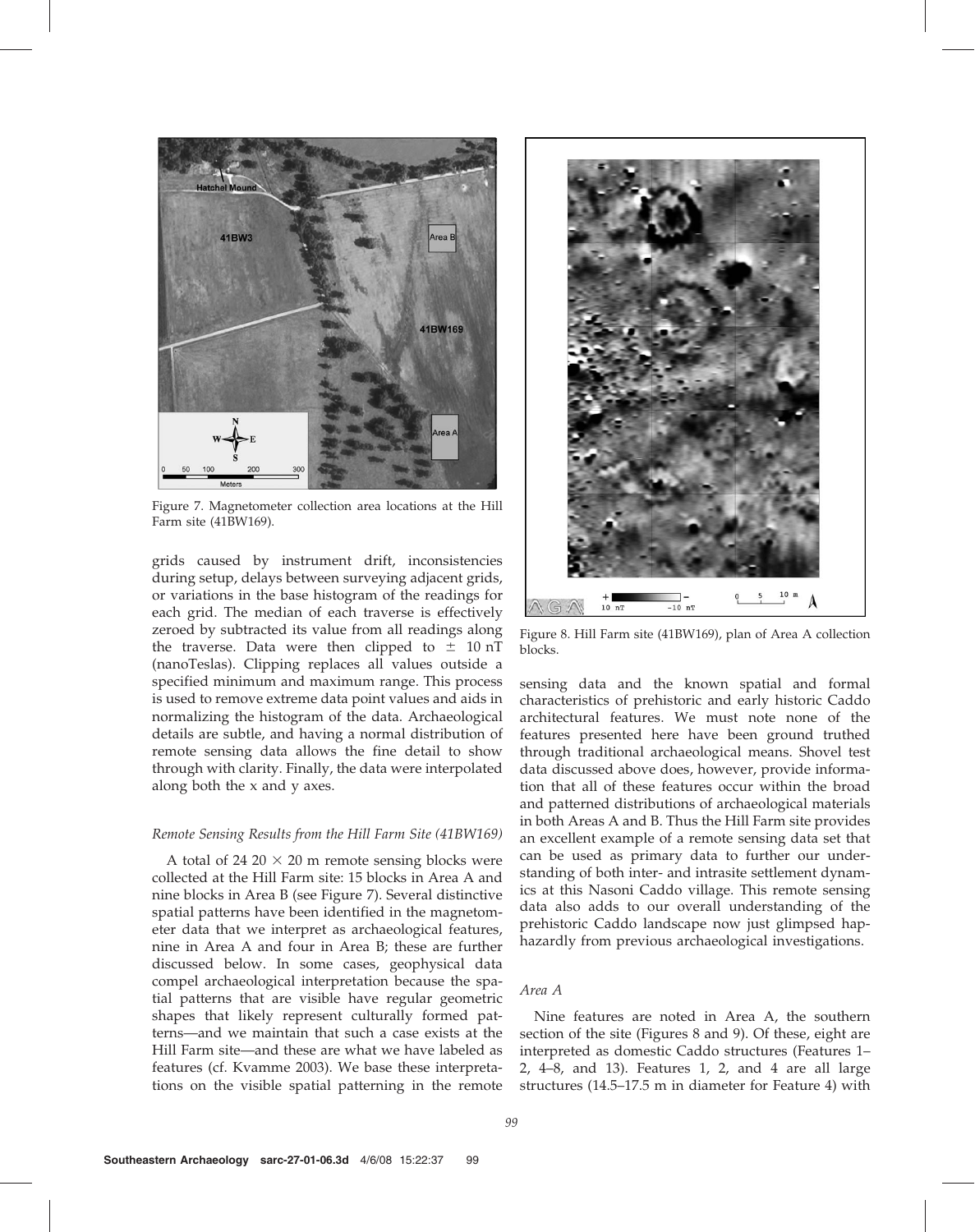

Figure 9. Hill Farm site (41BW169), interpretations of Area A features in the remote sensing data.

central hearths. In these three cases the magnetic patterning shows a series of positive magnetic returns comprising the outer ring of the structures. Feature 1 is also interpreted as a burned feature due to the large amount of high magnetic returns associated with this feature.

The central hearth varies in its magnetic patterning from structure to structure in Area A. Feature 1.1 has a positive mono-polar signature, Feature 2 has a central area that is a diffuse negative return surrounded by a semicircular positive return, and Feature 4 has a small diffuse positive magnetic return just off center.

Feature 3 is a large di-polar return interpreted as either a large borrow pit, where the underlying strata are of significantly higher magnetic susceptibility that the overlying strata, or a burned structure. The small size of the feature and proximity to other houses suggests that it may represent a special use structure, perhaps a granary.

Feature 5 displays another architectural pattern that is well known to archaeologists who work in the Caddo area. The structure is 12 m in diameter and has what appears to be a projection roughly radiating to the northwest (see Figures 8 and 9) that may be an extended entranceway. Caddo structures often have extended entryways; in fact some of the best examples of this architectural pattern were excavated a little less than 1 km to the northwest at the Hatchel Mound. It is even possible that the entrance of this feature is orientated to face the platform mound at the Hatchel site or a plaza area in front of the mound. Circular structures with extended entrances are relatively common on prehistoric and early historic Caddo sites in northeastern Texas, including the Hatchel site and parts of northwestern Louisiana and southwestern Arkansas—often found in or under mounds—and they appear to represent special purpose structures probably used by the social and political elite among the Caddo. Feature 5 also has a considerable amount of remote sensing information from within the structure, namely, several small mono-polar positive magnetic returns just inside the walls of the structure possibly representing small storage pits.

Features 6–8 and 13 are more geophysically subtle features that are also interpreted as Caddo house structures (see Figures 8 and 9). These four features consist of a central mono-polar positive return with a circular to semicircular series of returns encircling the central feature. These Area A features are all less than 10 m in diameters, but well within the size range for typical Caddo houses here at the Hatchel site and various other Caddo sites (see Kelley 1997; Perttula 2005; Story 1997, 1998, 2000; Webb 1959; Williams 1993).

# Area B

Four features were noted in Area B (Figures 10 and 11), two of which are interpreted as Caddo structures (Features 9 and 11). Feature 9 is a circular series of complex mono-polar to di-polar returns. The feature has a di-polar return in its center, suggesting the placement of the central fire hearth (Feature 9.1). Like Feature 5 discussed above, this structure feature appears to have an extended entryway. In this case, the Feature 9 extended entranceway points to the southeast, towards Area B. Feature 11 is also a Caddo structure with a mono-polar positive magnetic return in its center representing a central hearth. The monopolar positive magnetic returns that make up the outside ring of the structure vary from solid high returns to lower and more diffuse returns. Both Features 9 and 11 appear to have been burned due to the high magnetic returns that comprise much of their remote sensing spatial patterning. Both Features 10 and 12 are low diffuse mono-polar linear magnetic returns (see Figures 10 and 11). These two features flank both the northeast and southwest sides of Feature 11. They may be compound dividers like those depicted on the Teran map (see Figure 1) of the Nasoni Caddo village.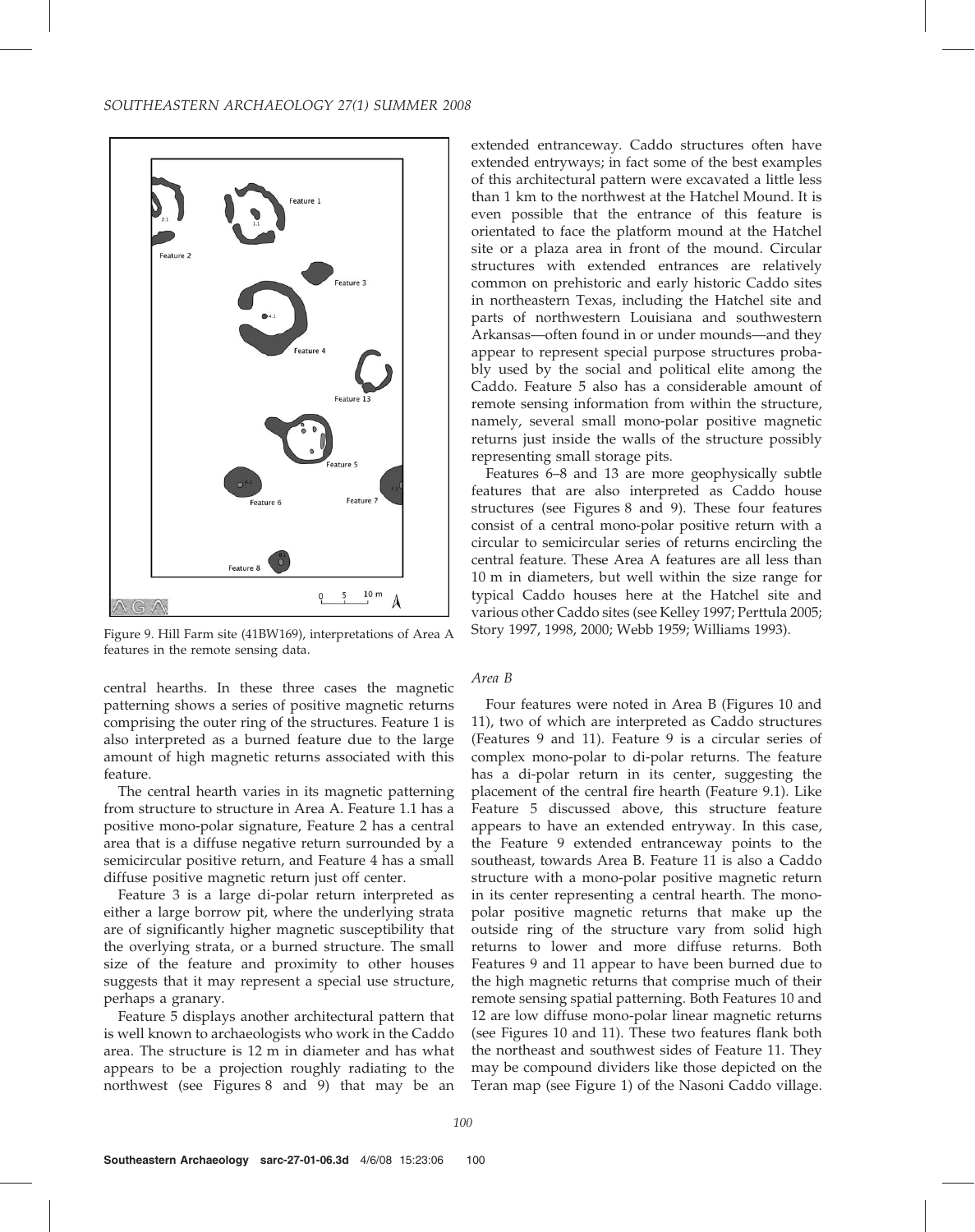

Figure 10. Plan of Area B collection blocks at the Hill Farm site (41BW169).

#### Summary of the Archaeology and Architecture

The remote sensing investigations and the archaeological work (limited though it is to shovel testing) at the Hill Farm site indicate that there are extensive seventeenth century Caddo domestic deposits pre-



Figure 11. Hill Farm site (41BW169), interpretations of Area B features in the remote sensing data.



Figure 12. Remote sensing features and sherd/faunal concentrations in Area A, Hill Farm site (41BW169).

served in this part of the larger Hatchel village. There are at least 10 circular structures of different sizes apparent in the remote sensing findings (see Table 1). Approximately 40 percent of the Hill Farm site has been examined by remote sensing. If the density of structures across the unsurveyed portions of the site is comparable to those areas already documented by remote sensing, then there may be as many as 25 Caddo structures within the boundaries of Area A and Area B. These could be from as many as 9–10 separate household compounds that were contemporaneously and/or sequentially occupied by Nasoni Caddo families over several generations. There are also discrete concentrations of discarded ceramic vessel sherds and animal bones (as defined in the shovel testing) that can be associated with these remote sensing features.

In Area A, there is a heavy density of vessel sherds and animal faunal remains directly south of Feature 4, directly north of Feature 5, and west of Feature 13 (Figure 12). These artifact concentrations probably represent a midden/trash area used by the Caddo occupants of these different structures. There is a second high-density cluster of sherds and fauna between Feature 6 and Feature 8, suggesting they are related habitation features situated around another common midden/trash area and probably part of a separate household community (see Figure 12).

Feature 1 and Feature 3 are both located outside the area of the distribution of vessel sherds from shovel testing (see Figure 12). This distributional relationship suggests a very light occupation around these features—relative to the more intensively occupied and trash-accumulated areas in Area A—and possibly they are from the very latest Caddo household compound occupation. Feature 2, another Caddo structure that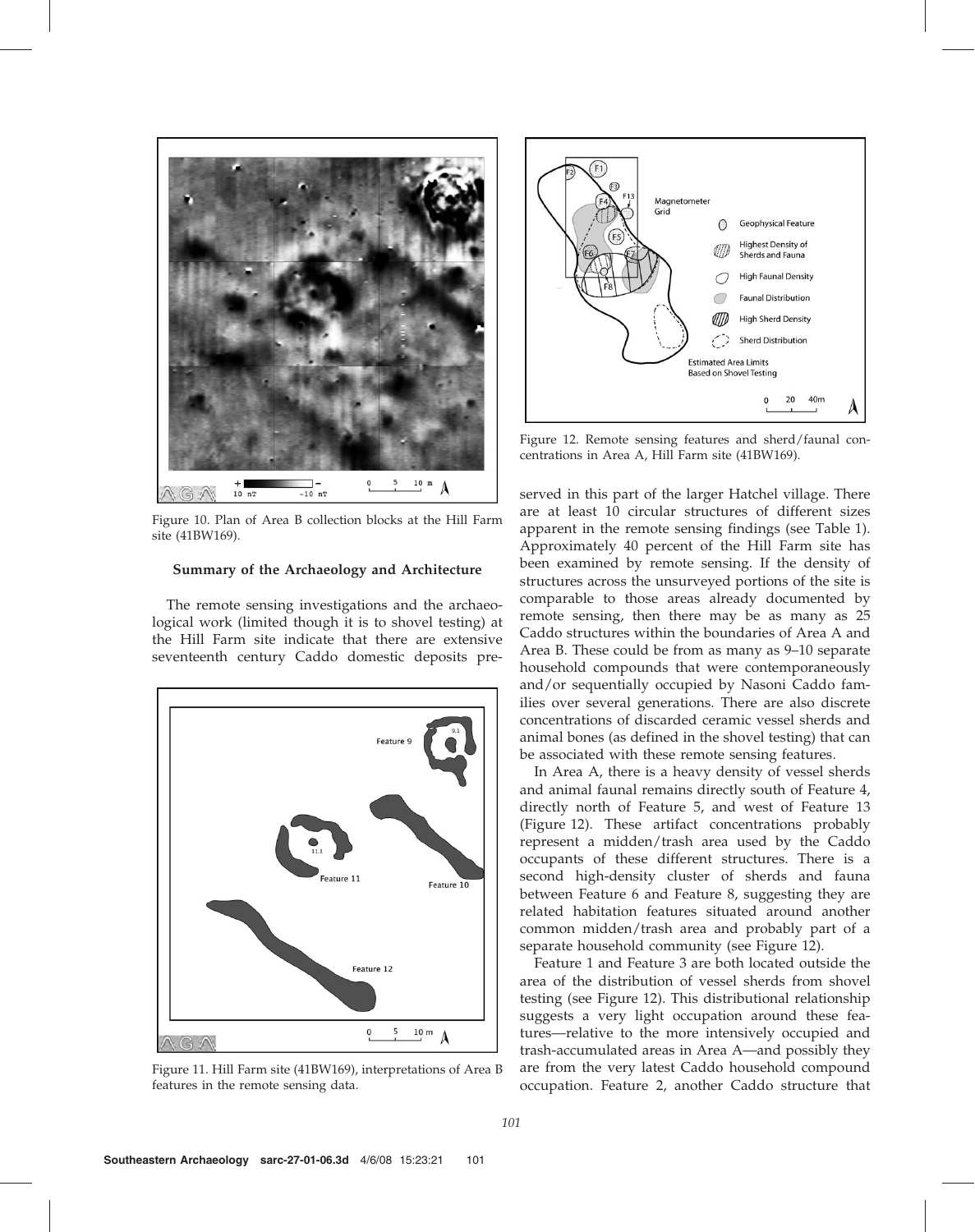

Figure 13. Remote sensing features and sherd/faunal concentrations in Area B, Hill Farm site (41BW169).

may be related to these other two, is also found in a part of Area A that had very little trash detected in the shovel testing. There is a large area of sherds and some faunal remains south and east of Feature 8 (see Figure 12). There must be other habitation features in this part of Area A.

There are extensive Caddo habitation deposits in Area B. Starting at the north end, Feature 9 is directly west of a heavy sherd/bone deposit, probably a midden area (Figure 13). Feature 9 and the probable midden area are likely part of a single household compound. Feature 11 is situated outside of any obvious sherd/fauna high-density areas, although there is a small area of high faunal density about 15 m north of Feature 11 that may be associated with this structure. The available evidence suggests that the area around Feature 11 was only lightly occupied.

The two linear features (Features 10 and 12) identified in Area B (see Figure 11) fall either at the southern end of the northern heavy sherd/faunal density area (see Figure 13) or at the northern end of the southern heavy sherd/faunal density area. Given such locations, these linear magnetic features may represent some form of constructed farm-household compound divider or enclosure that may be archaeologically identifiable. Problems with this scenario include the fact that these two areas have not been intensively shovel tested (Sundermeyer et al. 2006:Figure 12.8), and thus there may be undetected habitation deposits in the area between the two linear features. And second, Feature 11, a Caddo structure, is present between the two linear features, exactly where we would not expect a domestic structure to be situated if these magnetic anomalies are contemporaneous compound dividers. Allaying that is the possibility that Feature 11 either predates or postdates the use of household compound dividers in Area B. More intensive archaeological investigations would be needed to establish the spatial and temporal relationships between Feature 11, other habitation features, and the linear magnetic features.

The southern part of Area B has three to four heavy sherd/faunal density areas (see Figure 13). We expect numerous but yet undocumented Caddo habitation features and extensive archaeological deposits in and around each distinct spatial artifact cluster.

Ten circular Caddo structures have been identified in the magnetometer data from the Hill Farm site. They are similar in form to those found in previous excavations at the Hatchel site (41BW3). The newly identified structures range from 8 to 17.5 m in diameter with the smallest potential structure (Feature 13) measuring 8 m in diameter. All have interior hearths (except for Feature 3, the possible granary). At least two structures may show evidence of burning (one with an extended entranceway), a widespread practice throughout the Caddo area when a structure was abandoned, and a second structure has a magnetic signature suggesting it has an extended entranceway.

The large platform mound at the Hatchel site was built in several stages (assigned floors A–K by the excavators, with A representing the latest addition) with structures identified on seven stages (A–H) and in archaeological deposits under the mound (K). Stages A–D appear to be contemporaneous with the Hill Farm site, based on the engraved ceramics from the mound deposits (see Hamilton 1972; Creel 1991).

These extensive WPA excavations, under the direction of William Beatty Jr., found at least 16 circular Caddo structures (Creel 1996) as well as several clusters of post holes that did not conform to any discernable pattern. There are over 20 possible Caddo structures and associated outbuildings (arbors, drying racks, granaries, etc) in various levels of the mound (Jackson 2004). Some of these possible structures were described in manners similar to Beatty's description of Feature 3, in which he stated that ''the post holes are so numerous that any pattern desired might be formed'' (TARL n.d.b:141).

A single large (ca. 15 m diameter) circular structure (Feature 25) was located on the premound surface (K). The outline of this structure consisted of 81 post holes with an interior "partition" made up of an arc of 26 posts (TARL n.d.c). The Feature 25 post holes ranged in diameter from ca. 15 to 46 cm with depths from their first exposure of about 33 to 82 cm (TARL n.d.c:398). Perttula (2005:183) has suggested that this premound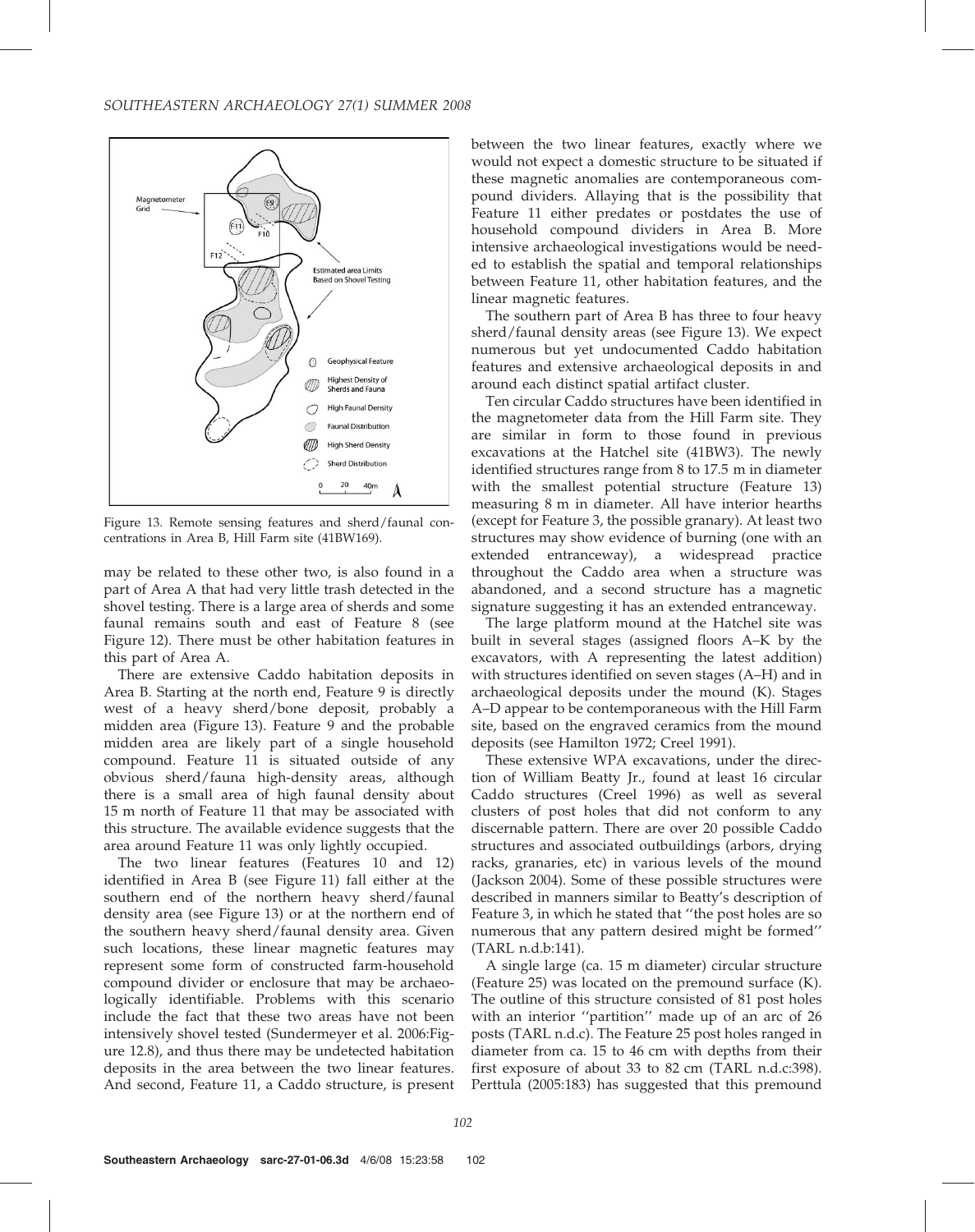structure may date to Middle Caddo times (ca. A.D. 1200–1300) based on the association of a Crockett Curvilinear Incised vessel with this structure.

The subsequent structures found throughout the mound have diameters ranging from about 3.66 m (Feature 5) to over 10 m with an average diameter of 9– 10 m (Jackson 2004:60). Several of the mound structures had interior hearths, storage or refuse pits, and evidence for extended entranceways pointing to the south, southwest, or southeast (in the general direction of the village areas). The extended entranceway structures are on mound Floor G, and date earlier than the Hill Farm site. Additionally, several structures (Features 4 and 16) had interior partitions while Feature 7 had an arc of posts forming an exterior wall or partition along the front of the structure, similar to Feature 45 from the George C. Davis site (Newell and Krieger 1949:47–49; Story 1998:33). Several of the mound structures have evidence of burning and subsequent rapid covering of the burned building. A deliberate vertical alignment of structures was clear throughout the mound with, for example, the hearths of Features 4 and 7 almost directly aligned and Feature 18 (which was apparently built atop a small rise in the center of the mound, on Floor H) situated almost in direct alignment below Feature 22 from the mound Floor G (TARL n.d.c:335).

The Caddo structures identified in the WPA village plot excavations at the Hatchel site were similar in size and shape to the mound structures and to those at the Hill Farm site. Perttula (2005) provides detailed descriptions of the village structures and identifies a previously unidentified circular structure overlapped by the smaller F-1 structure identified by the WPA (Perttula 2005:186 and Figure 9). In all, more than 350 post holes, six to 10 pit features, several burials, and multiple structures were identified in the Village Plot 1 and 2 areas excavated by the WPA (Perttula 2005:185– 193). The structures ranged from F-2, only 3.05 m in diameter and possibly a granary, to the two overlapping structures identified as F-1 that measure 7.3 m and 9.5 m in diameter, and the large (11 m) charcoalstained area representing a circular structure just to the north of F-1 and F-2 (Perttula 2005:186 and Figure 8).

### The Hill Farm Site and the 1691 Nasoni Caddo Village

There is an intriguing possibility that the Hill Farm site may have been occupied at the time of the 1691 exploration of the Nasoni Caddo settlement on the Red River explored and mapped by don Domingo Teran de los Rios. Not only that, but archaeological, geophysical, and geoarchaeological research along this stretch of the Red River suggests that we can link the Hill Farm site

with actual village compounds depicted on the 1691 map.

Teran's map (Figure 14a) shows a templo, or temple mound, at the western end of the village. The mound has been identified as the large platform mound at the Hatchel site (Wedel 1978:Figure 2; see also Figure 2), showing the Hatchel mound east of a Red River channel lake). The map shows many houses and associated outbuildings from several individual compounds in the village.

Based on the location of the household compounds at the Hill Farm site east of an ancient abandoned channel of the Red River that runs roughly north-south between McKinney Bayou to the south and the modern channel of the Red River to the north, and their location southeast of the temple mound at Hatchel (see Figure 1), we have identified two household compounds on the Teran map (Figure 14b) that represent the likely area of the Hill Farm site at the time of Spanish exploration. This abandoned channel has been identified in the large scale remote sensing work of Grealy and Conyers (2006). The ca. 1691 expression of these Caddo household compounds is just the tip to what we now know from remote sensing and archaeological evidence to be the remains of probably two to three or more generations of occupied household compound structures and ancillary features, only the latest of which is depicted on the Teran map of the Hatchel village community. The Caddo archaeological possibilities are virtually endless if indeed we can locate the archaeological expressions of the 1691 Nasoni village.

### Concluding Thoughts

The remote sensing data from the Hill Farm site has provided a heretofore unrealized view, through broadscale archaeogeophysical investigations, of the structure and development of a prehistoric and early historic Caddo community and village, as well as the means to begin to unravel and better understand the history and life of these communities. To a Caddo archaeologist, the archaeogeophysical data that can now be obtained from Caddo communities and villages, when combined with well-conceived archaeological excavations of key deposits and features, opens new vistas and opportunities in the years ahead to frame the direction and scope of research on Caddo native history. Now is the time to develop long-term collaborative archaeogeophysical and archaeological projects to understand Caddo community-scale organization and landscapes.

The remote sensing focus and ability to identify important cultural features preserved in the archaeological deposits at the Hill Farm site has led to the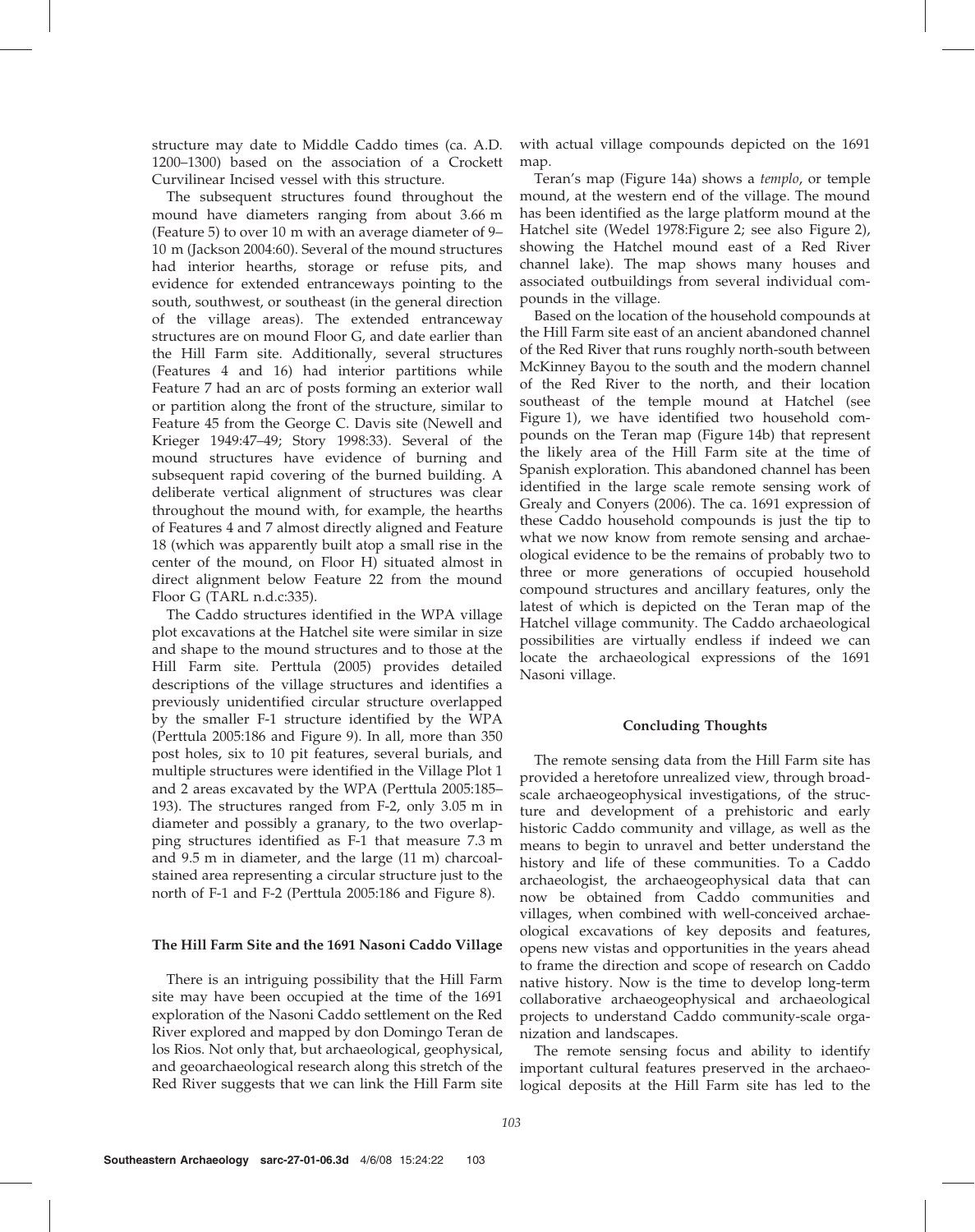# SOUTHEASTERN ARCHAEOLOGY 27(1) SUMMER 2008



Figure 14. The 1691 Teran Map: (a) the Nasoni Caddo settlement explored and mapped by don Domingo Teran de los Rios in 1691 on the Red River; (b) detail of the 1691 Teran map showing the old abandoned channel of the Red River and the household compounds that may represent the likely area of the Hill Farm site.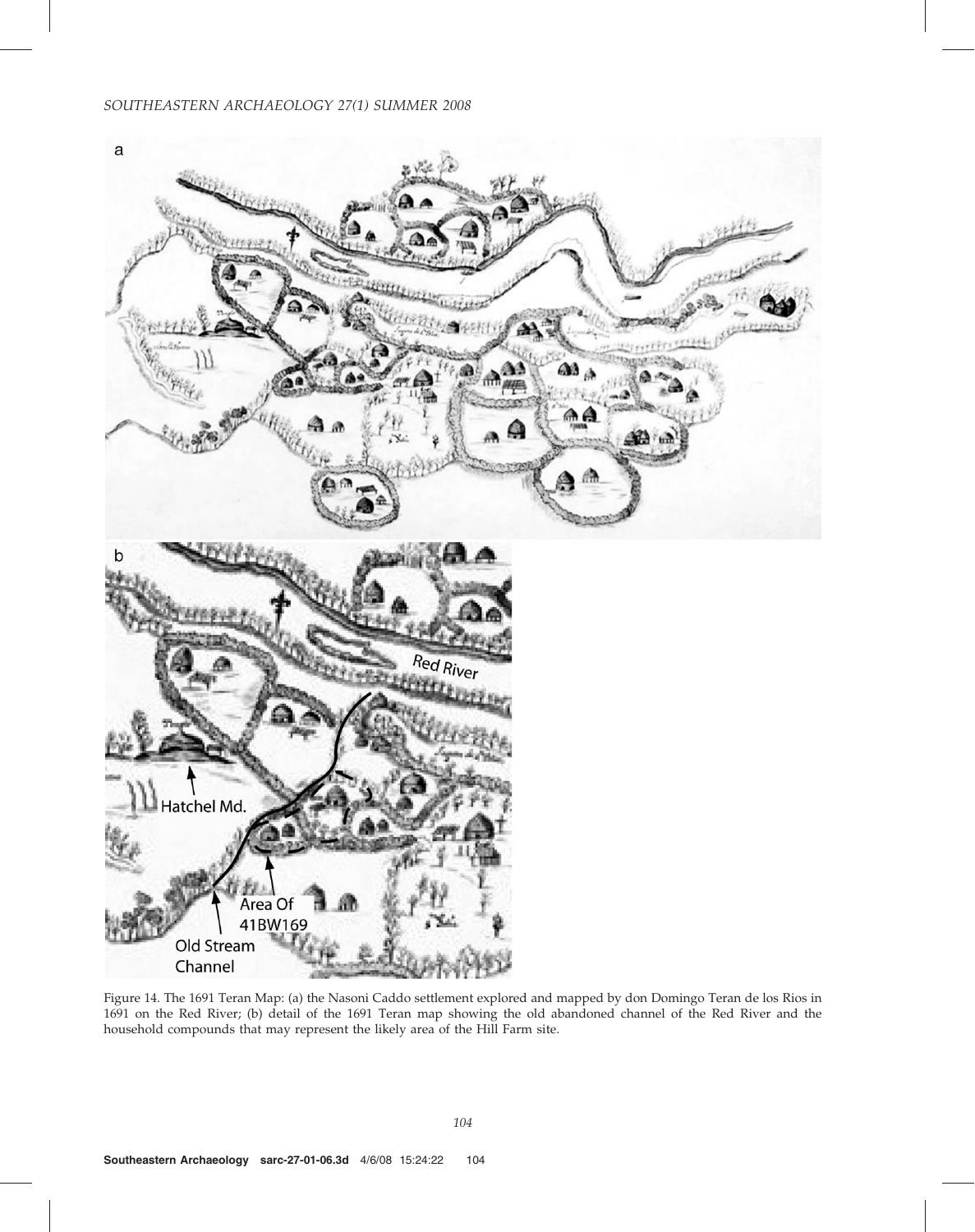identification (although provisional) of probable individual farm/household compounds and obvious demarcations in living spaces that also have archaeological expressions. There were widely spaced domestic households at the Nasoni Caddo village, with little evidence of crowding, even though the household compounds may have been occupied by several generations of Caddo families. Compound fences and dividers further kept separate household compounds within larger village areas. With the new and significant information obtained by remote sensing of the spatial arrangement and character of features (primarily structures and internal hearths), in conjunction with archaeological information obtained from intensive shovel testing, the seventeenth-century Nasoni Caddo habitation areas at the Hill Farm site now await renewed investigations by Caddo archaeologists and the Caddo Nation of Oklahoma.

#### Notes

Acknowledgments. We are grateful to John T. Penman, Scott Sundermeyer, and Ken Shingleton for permission to use the archaeological and remote sensing data from the Bowie County Levee project for this article. The comments received by three anonymous reviewers and Gayle Fritz were very useful in our revisions of the original manuscript. We thank Sandra Hannum for preparing a number of the maps and figures used in this article.

Notes on Collections. Archaeological materials from the Hill Farm site (41BW169) are presently held in the office facilities of LopezGarcia Group in Dallas, Texas. At the completion of the Bowie County Levee Realignment project, the materials, along with project notes and records, will be curated at a facility approved by the U.S. Army Corps of Engineers, Tulsa District.

#### References Cited

Bruseth, James E., and Bill Pierson

2004 Magnetometer Survey at the George C. Davis Site (41CE19). Current Archeology in Texas 6(1):7–9.

Creel, Darrell G.

- 1991 Burial Seriation and Occupational History at the Hatchel-Mitchel-Moores Complex, Bowie County, Texas., Paper presented at the 33rd Caddo Conference, Nacogdoches, TX.
- 1996 Hatchel-Mitchell Site. In The New Handbook of Texas 3, edited by Ron Tyler, pp. 504–505. Texas State Historical Association, Austin.
- Creel, Darrell G., Dale Hudler, Samuel M. Wilson, T. Clay Schultz, and Chester P. Walker
- 2005 A Magnetometer Survey of Caddoan Mounds State Historic Site. Technical Report 51, Texas Archeological Research Laboratory. University of Texas at Austin.

Dalan, Rinita A.

2006 Magnetic Susceptibility. In Remote Sensing in Archaeol-

ogy: An Explicitly North American Perspective, edited by Jay K. Johnson, pp. 161–203. University of Alabama Press, Tuscaloosa.

Gilmore, Kathleen, and Olin McCormick

- 1980 Red River Archaeological Project Phase I Institute of Applied Sciences, North Texas State University, Denton) Grealy, Michael, and Lawrence B. Conyers
- 2006 EM31 Geophysical Survey Methods, Results, and Recommendations. In An Intensive Cultural Resources Survey and Remote Sensing and Geomorphological Investigations for the Bowie County Levee Realignment Project, Bowie County, Texas and Little River County, Arkansas, by Scott A. Sundermeyer, John T. Penman, and Timothy K. Perttula, with contributions by Timothy G. Baugh, Margaret J. Guccione, Michael Grealy, Lawrence B. Conyers, Dayna B. Lee, Robert Cast, Sherry N. DeFreece Emery, Phillip Hays, Charles A. Steger, Charles D. Neel, Chester P. Walker, T. Clay Schultz, and Myra L. McMinn, pp. 89–103. Miscellaneous Reports, Report of Investigations No. 29. Lopez-Garcia Group, Dallas, TX.

Guccione, Margaret J., and Phillip Hays

2006 Geomorphology, Sedimentology, and Vegetation History along the Red River Floodplain, Bowie County, Texas. In An Intensive Cultural Resources Survey and Remote Sensing and Geomorphological Investigations for the Bowie County Levee Realignment Project, Bowie County, Texas and Little River County, Arkansas. by Scott A. Sundermeyer, John T. Penman, and Timothy K. Perttula, with contributions by Timothy G. Baugh, Margaret J. Guccione, Michael Grealy, Lawrence B. Conyers, Dayna B. Lee, Robert Cast, Sherry N. DeFreece Emery, Phillip Hays, Charles A. Steger, Charles D. Neel, Chester P. Walker, T. Clay Schultz, and Myra L. McMinn, pp. 104–157. Miscellaneous Reports, Report of Investigations No. 29. LopezGarcia Group, Dallas, TX.

Hamilton, Donny L.

1972 Analysis of the Engraved Ceramics from the A. J. Hatchel Place, Bowie County, Texas., MS on file, Texas Archeological Research Laboratory, University of Texas at Austin.

Hatcher, Mattie Austin

- 1932 The Expedition of Don Domingo Teran de los Rios. Preliminary Studies of the Texas Catholic Historical Society  $2(1):3-62.$
- 1999 The Expedition of Don Domingo Teran de los Rios into Texas. In Wilderness Mission: Preliminary Studies of the Texas Catholic Historical Society II, edited by Jesus F. de la. Teja, pp. 1–66. Studies in Southwestern Catholic History 2. Texas Catholic Historical Society, Austin.

Jackson, Alvin T.

- 2004 Excavation of an Earthen Mound, Bowie County, Texas. Caddoan Archeology Journal 13(3–4):57–64. Paper presented at the 1939 Texas Archeological and Paleontological Society meeting, Abilene, TX.
- Kelley, David B. (editor)
- 1997 Two Caddoan Farmsteads in the Red River Valley: The Archeology of the McLelland and Joe Clark Sites. Research Series No. 51, Arkansas Archeological Survey, Fayetteville.

Kvamme, Kenneth L.

2003 Geophysical Surveys as Landscape Archaeology. American Antiquity 68:435–457.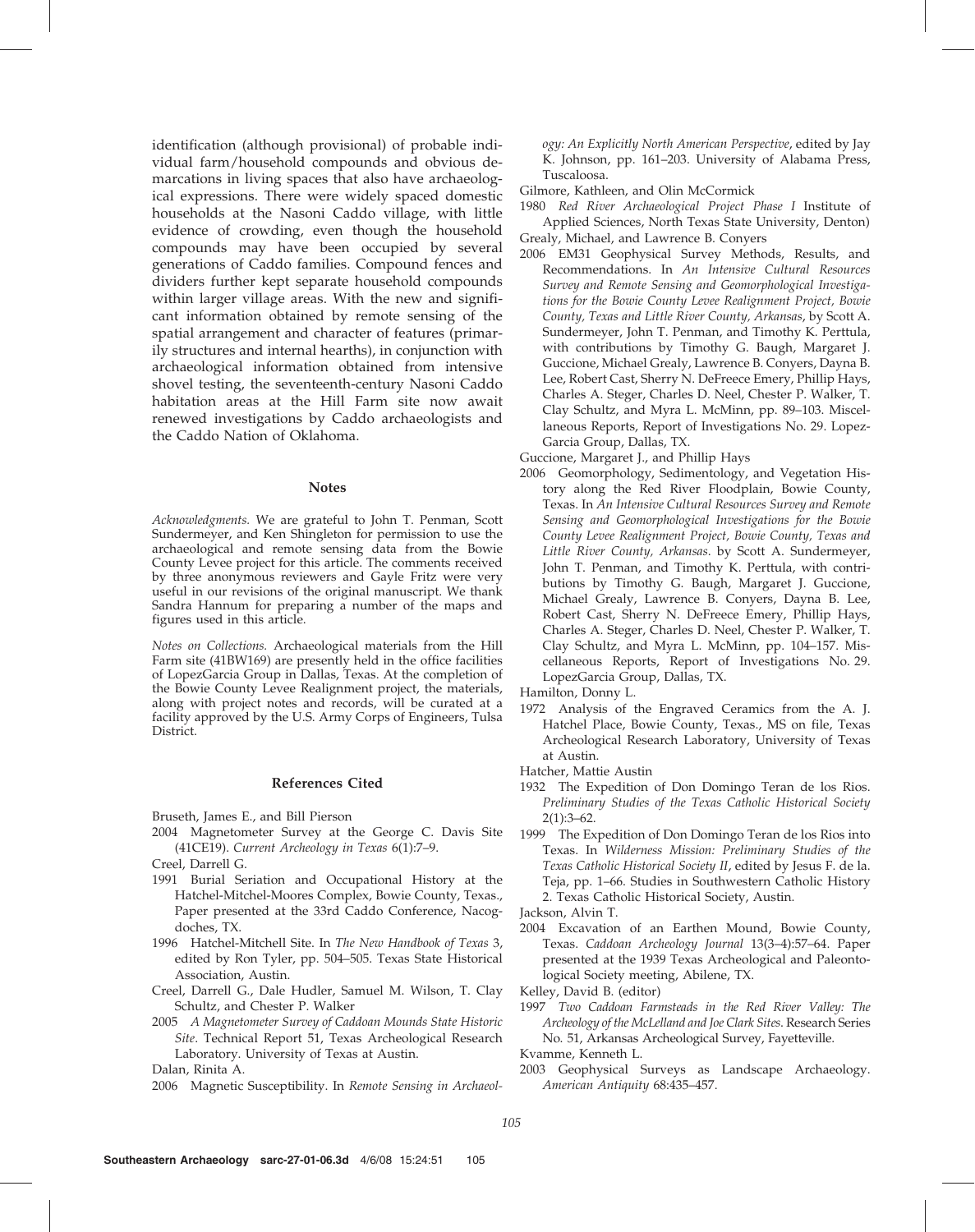2006 Magnetometry: Nature's Gift to Archaeology. In Remote Sensing in Archaeology: An Explicitly North American Perspective, edited by Jay K. Johnson, pp. 205–233. University of Alabama Press, Tuscaloosa.

Lockhart, Jami J.

- 2006 Multi-sensor Archaeogeophysics in Disparate Physiographic Regions of Arkansas. Lecture in University of Oklahoma Anthropology Graduate Student Association Lecture Series, Norman.
- 2007 Prehistoric Caddo of Arkansas: A Multiscalar Examination of Past Cultural Landscapes. Ph.D. dissertation, Department of Anthropology, University of Arkansas, Fayetteville.

Lockhart, Jami J., and Thomas J. Green

2006 The Current and Potential Role of Archaeogeophysics in Cultural Resource Management in the United States. In Remote Sensing in Archaeology: An Explicitly North American Perspective, edited by Jay K. Johnson, pp. 18–32. University of Alabama Press, Tuscaloosa.

Newell, H. Perry, and Alex D. Krieger

- 1949 The George C. Davis Site, Cherokee County, Texas. Memoir No. 5, Society for American ArchaeologyMenasha, WI. Perttula, Timothy K.
- 1992 ''The Caddo Nation'': Archaeological and Ethnohistorical Perspectives. University of Texas Press, Austin.
- 2005 1938–1939 WPA Excavations at the Hatchel Site (41BW3) on the Red River in Bowie County, Texas. Southeastern Archaeology 24(2):180–198.

Schambach, Frank F.

- 2001 A Preliminary Report on the 2001 Investigations by the Arkansas Archeological Survey and the Arkansas Archeological Society at the Grandview Prairie Wildlife Management Area, Hempstead County, Southwest Arkansas. Field Notes 301:5–11. Newsletter of the Arkansas Archeological Society.
- 2002 The Grandview Archeological Project: The Arkansas Archeological Survey/Arkansas Archeological Society's 2002 Field Season at the Grandview Prairie Wildlife Management Area, Columbus, Arkansas. Field Notes. 308:3–8. Newsletter of the Arkansas Archeological Society.

Schambach, Frank F., and Jami J. Lockhart

2003 The 2001–2002 Investigations by the Arkansas Archeological Survey and the Arkansas Archeological Society at the Tom Jones Site (3HE40), a Late 14th, Early 15th Century Caddo Mound Group in Southwest Arkansas., Paper presented at the 45th Annual Caddo Conference, Arkadelphia, AR.

Schambach, Frank F., and John E. Miller, III

- 1984 A Description and Analysis of the Ceramics. In Cedar Grove: An Interdisciplinary Investigation of a Late Caddo Farmstead in the Red River Valley, edited by Neal L. Trubowitz, pp. 109–170. Research Series No. 23, Arkansas Archeological Survey. Fayetteville.
- Schultz, T. Clay, Chester P. Walker, Darrell Creel, Dale Hudler, and Samuel M. Wilson
- 2004 Magnetometer Survey and Intrasite Structure of an Early Caddo Site. Poster presented at the 69th Annual Meeting of the Society for American Archaeology, Montreal, Quebec.

Story, Dee Ann

1997 1968–1970 Archeological Investigations at the George

C. Davis Site, Cherokee County, Texas. Bulletin of the Texas Archeological Society 68:1–113.

- 1998 The George C. Davis Site: Glimpses into Early Caddoan Symbolism and Ideology. In The Native History of the Caddo: Their Place in Southeastern Archeology and Ethnohistory, edited by Timothy K. Perttula and James E. Bruseth, pp. 9–43. Studies in Archeology 30, Texas Archeological Research Laboratory. University of Texas at Austin.
- 2000 Introduction. In The George C. Davis Site, Cherokee County, Texas. by H. Perry Newell and Alex D. Krieger, 1–31. 2nd ed. Society for American Archaeology, Washington, DC.

Suhm, Dee Ann, and Edward B. Jelks (editors)

- 1962 Handbook of Texas Archeology: Type Descriptions. Special Publication No. 1, Texas Archeological Society, and Bulletin No. 4. Texas Memorial Museum, Austin.
- Sundermeyer, Scott A., John T. Penman, Timothy K. Perttula, with contributions by Timothy G. Baugh, Margaret J. Guccione, Michael Grealy, Lawrence B. Conyers, Dayna B. Lee, Robert Cast, Sherry N. DeFreece Emery, Phillip Hays, Charles A. Steger, Charles D. Neel, Chester P. Walker, T. Clay Schultz, and Myra L. McMinn
- 2006 An Intensive Cultural Resources Survey and Remote Sensing and Geomorphological Investigations for the Bowie County Levee Realignment Project, Bowie County, Texas and Little River County, Arkansas. Miscellaneous Reports, Report of Investigations No. 29. LopezGarcia Group, Dallas, TX.

TARL (Texas Archeological Research Laboratory)

- n.d.a Binder No. 5: ET-30 Village, Plots 1 and 2, ET-30 Mound No. 2 (pp. 546–693). Field Notes Site ET-30, A. J. Hatchel Place, 11 Miles Northwest of Texarkana, Bowie County, Texas, Excavated from November 1, 1938 to August 25, 1939. On file, Texas Archeological Research Laboratory, University of Texas at Austin.
- n.d.b Binder No. 2: ET-30 Mound, Phases ''A'' to ''F.'' Field Notes Site ET-30, A. J. Hatchel Place, 11 Miles Northwest of Texarkana, Bowie County, Texas, Excavated from November 1, 1938 to August 25, 1939. On file, Texas Archeological Research Laboratory, University of Texas at Austin.
- n.d.c Binder No. 3: ET-30 Mound, Phases ''G'' to ''K.'' Field Notes Site ET-30, A. J. Hatchel Place, 11 Miles Northwest of Texarkana, Bowie County, Texas, Excavated from November 1, 1938 to August 25, 1939. On file, Texas Archeological Research Laboratory, University of Texas at Austin.

Walker, Chester P., and Timothy K. Perttula

- 2007 Remote Sensing at the Horace Cabe Site (41BW14). Caddo Archaeology Journal 16:37–44.
- Walker, Chester P., and T. Clay Schultz
- 2006 Magnetometer Survey and Results. In An Intensive Cultural Resources Survey and Remote Sensing and Geomorphological Investigations for the Bowie County Levee Realignment Project, Bowie County, Texas and Little River County, Arkansas. by Scott A. Sundermeyer, John T. Penman, and Timothy K. Perttula, with contributions by Timothy G. Baugh, Margaret J. Guccione, Michael Grealy, Lawrence B. Conyers, Dayna B. Lee, Robert Cast, Sherry N. DeFreece Emery, Phillip Hays, Charles A. Steger, Charles D. Neel, Chester P. Walker, T. Clay Schultz, and Myra L.